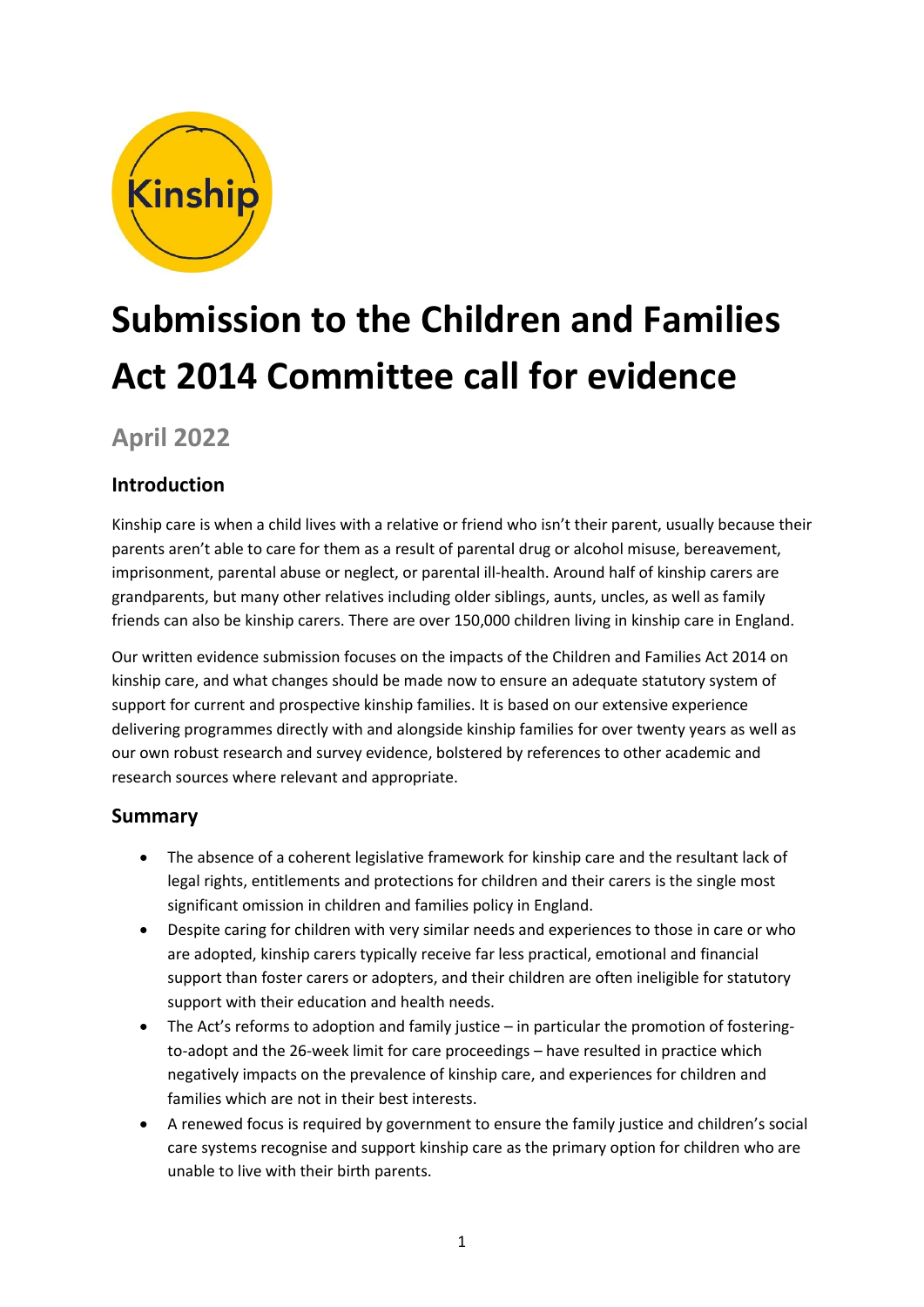- **1. To what extent has the Act improved the situation for the most vulnerable children, young people and families in England? To the extent that it has not, is this because of the Act itself, its implementation, or challenges which subsequently emerged, whether lasting or temporary?**
- 1.1. The Children and Families Act 2014 introduced a number of significant changes to adoption and contact, family justice and SEND which have, inadvertently or otherwise, impacted on the prevalence and practice of kinship care. These changes cannot be understood without acknowledging the intentions of and reforms brought about by other relevant pieces of existing or subsequent legislation, including the original Children Act 1989 or Adoption and Children Act 2002. In responding to the questions below we identify specific impacts the reforms of the Act have had on kinship care and the current situation for kinship carers and their children, particularly in relation to the Act's changes in policy and support for adoption.

#### **2. If there were to be a Children and Families Act 2022, what should it include and what might be the barriers to implementation?**

- 2.1. The absence of a coherent legislative framework for kinship care and the resultant lack of legal rights, entitlements and protections for children and their carers is the single most significant omission in children and families policy in England. Any new primary legislation would surely seek to rectify this and place significant emphasis on the transformative potential of sufficiently resourced kinship care options for children and families.
- 2.2. The marginalisation and lack of recognition by government towards kinship care has meant that it has been neglected, leaving many kinship carers bringing children up with little or no help from the state. The current system has developed in an ad hoc way over a number of years to create a fragmented and complex system which denies support to too many families on the basis of the child's legal status rather than their level of need.
- 2.3. The rationale for legislative change to improve policy and practice in kinship care is clear given its scale. There are estimated to be over 150,000 children in England growing up in kinship care<sup>1</sup> (although this is likely to be a significant underestimate), nearly double the number in local authority care<sup>2</sup>. 3,800 children left care via a Special Guardianship Order in the year ending 31 March 2021; this figure has exceeded the numbers leaving care via adoption for the past three years.<sup>3</sup>
- 2.4. When compared to the care system, kinship care leads to better outcomes and greater stability for children; they often remain with the same carer, have enduring relationships with siblings and wider family, and have better physical and mental health and educational outcomes than children in local authority care.<sup>4</sup>
- 2.5. Kinship care offers a route to permanence, but unlike adoption, it does not completely break legal ties between the child and their parents. 96% of kinship carers who responded to

3 Ibid.

<sup>1</sup> Wijedasa, D. (2017) *Children growing up in the care of relatives in the UK. Hadley Centre for Adoption and Foster Care Studies*. University of Bristol. Policy Report 18.

<sup>2</sup> Department for Education (2021) *Children looked after in England including adoptions: 2020 to 2021.*

<sup>4</sup> Wellard, S., Meakings, S., Farmer, E. and Hunt, J. (2017) *Growing Up in Kinship Care: Experiences as Adolescents and Outcomes in Young Adulthood*. London: Grandparents Plus.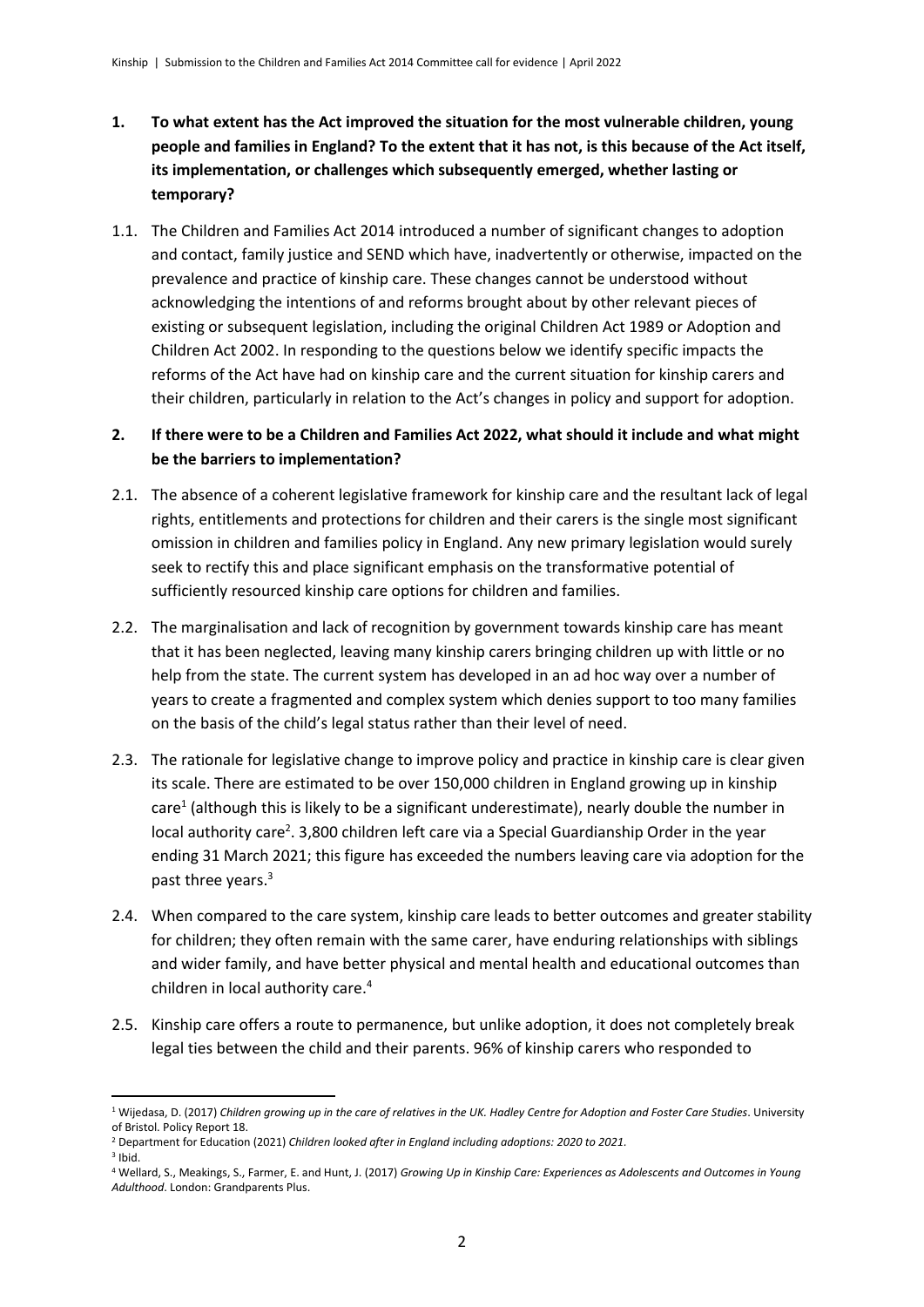Kinship's 2021 State of the Nation survey believed the children would be living with them permanently.<sup>5</sup> A significant review of the evidence for special guardianship identified that this route has a low rate of disruption and offers much greater levels of stability for children than non-kinship foster care.<sup>6</sup>

- 2.6. However, these outcomes often come at great cost for kinship carers who are more likely than any other parenting group to be older, in poorer health, living in poverty and deprivation, living in insecure accommodation, and in low paid employment or unemployed.<sup>7</sup>
- 2.7. Despite this and the fact that most children and young people in kinship care have experienced similar adversities to children who are looked after or have been adopted (66% of children in all forms of kinship care have experienced abuse and/or neglect<sup>8</sup>), kinship families typically receive far less support. Carers are not eligible for support on a par with foster carers or adopters, and children are less likely to get the support available to those who are looked after or adopted. Where support is available, this is typically based on the legal status of the child and where they live; this legal and postcode lottery means families who often need the most support fail to receive it.
- 2.8. Kinship's 2021 financial allowances survey found that 82% of carers had worried about money over the previous year. Of those who did receive an allowance from the local authority, 76% reported that this was insufficient to meet the needs of the child. $964%$  of the 3500+ enquiries which Kinship's advice team dealt with in 2021 were about financial concerns.
- 2.9. In England, allowances for kinship carers are discretionary (apart from for the minority of kinship carers who are foster carers and who are entitled to the national minimum fostering allowance) and delivered by the local authority. There is a lack of transparency, consistency and fairness. Levels of financial support vary between and within local authority areas, and even within kinship families where a child's eligibility depends on their route into kinship care (i.e. if they were previously looked after). The system is riven with inequality and it is not based on the needs of children. As an alternative approach, New Zealand has made progress on introducing financial support for all kinship carers by delivering that financial support through the central social welfare system.<sup>10</sup>
- 2.10. *Recommendation: All kinship carers should be guaranteed a universal, non means tested allowance which matches the current national minimum fostering allowance until the child reaches age 18, as well as immediate support to help a child settle in.*
- 2.11. Kinship care isn't a choice; it is a reaction to circumstances. It commonly happens as a result of crisis with carers taking in children in urgent situations. As a result, carers often do not receive timely and appropriate advice and information to help them understand their rights, the different legal statuses, or what this means for them and the child. Kinship's annual survey in

<sup>5</sup> Kinship (2021a) *State of the Nation Survey 2021*. London: Kinship.

<sup>6</sup> Harwin, J., Simmonds, J., Broadhurst, K. and Brown, R. (2019) *Special Guardianship: A Review of the English Research Studies*. London: Nuffield Family Justice Observatory.

<sup>7</sup> Wijedasa, D. (2015) *The prevalence and characteristics of children growing up with relatives in the UK: Characteristics of children living with relatives in England: Part I*. University of Bristol, Bristol.

<sup>8</sup> Kinship (2021a).

<sup>9</sup> Kinship (2021b) *Survey of Financial Allowances Received by Kinship Carers in England and Wales*. London: Kinship.

<sup>&</sup>lt;sup>10</sup> Gordon, L. (2017) Experiences of grandparents raising grandchildren in getting income support from work and income offices in New Zealand, Kōtuitui: *New Zealand Journal of Social Sciences Online*, 12:2, 134-145. DOI: 10.1080/1177083X.2017.1343194.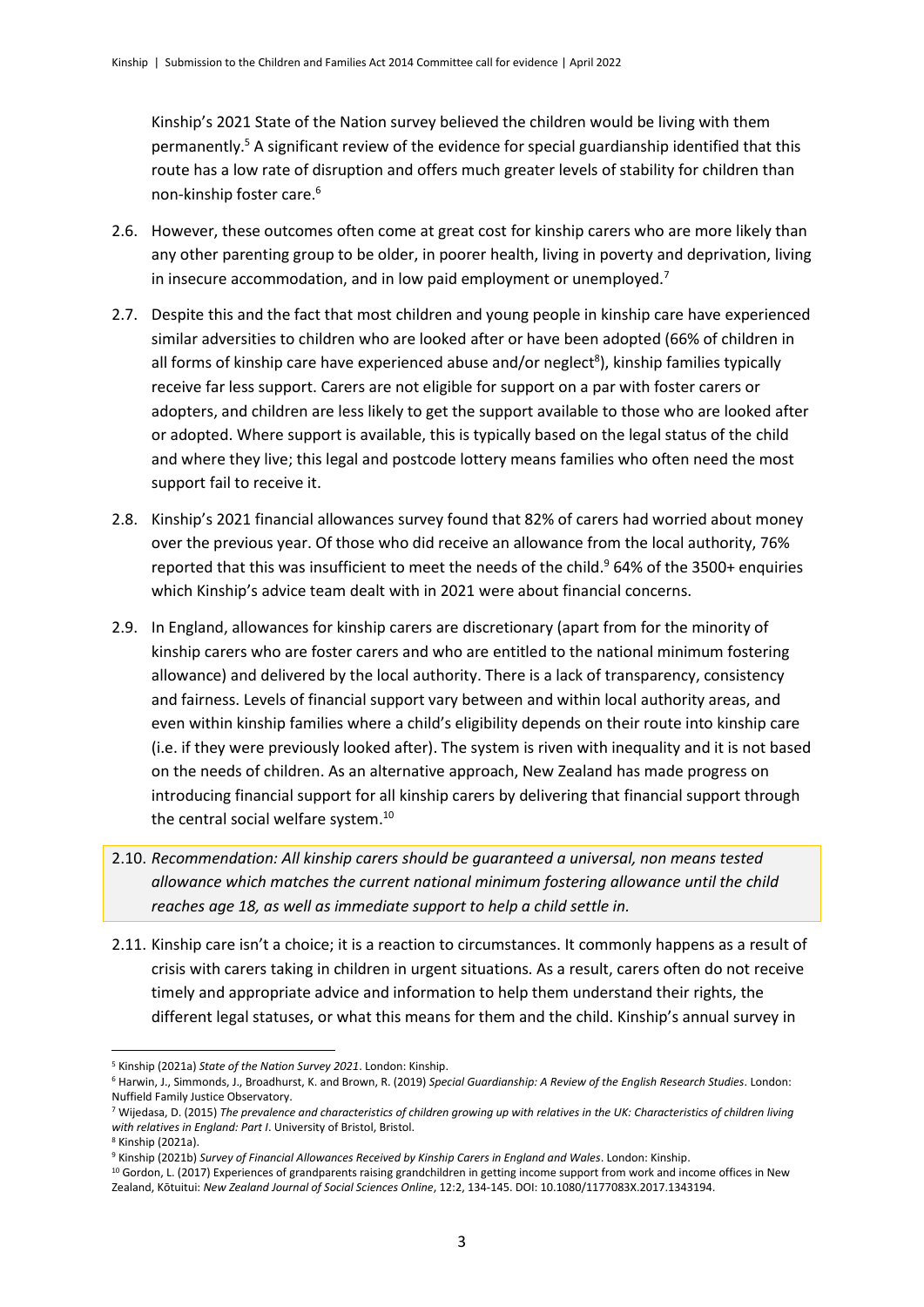2019 found that 84% of respondents had not received the advice and information they needed when a child moved in and 72% believed they had never received good information and advice.<sup>11</sup>

- 2.12. Kinship Navigator programmes, delivered at local level in the United States, are an example of how information and signposting can be provided to kinship carers, supporting them to navigate the different systems and get access to the support they need. Programmes have been found to support positive outcomes in safety, permanence and wellbeing, including low rates of re-entry into the child welfare system and cost savings for public services<sup>12</sup>. Like within Kinship's own Kinship Connected service<sup>13</sup>, carers are helped not only to connect with support but empowered to access it. Both programmes also raise awareness of kinship care within local services so that carers are more likely to be signposted to support, and get a better response when they seek it.
- 2.13. *Recommendation: All kinship families should have access to independent information and advice, including free legal advice, from the point they are considering becoming kinship carers. Access to this information and advice should be available for as long as the family needs. The government's Family Hubs and Start for Life programmes must include kinship-aware service delivery with practitioners equipped with the knowledge and skills to support kinship families.*
- 2.14. Kinship carers need support from the earliest stage of their journey. This includes preparation and training for becoming a kinship carer, offering the tailored information kinship carers need that is different to foster carers or adopters. Kinship Ready is an example of a programme which provides a series of preparatory workshops for special guardians, developed and delivered by special guardians too in collaboration with social workers and academic researchers.<sup>14</sup>
- 2.15. Kinship carers also need practical and emotional support for both themselves as individuals and in supporting children with complex emotional and behavioural difficulties. Children growing up in kinship care need help to manage often difficult contact with their parents and to access and succeed in education, training and employment. Only those children in kinship care who were formerly in local authority care are eligible for support such as that through Pupil Premium Plus, the local authority Virtual School, and the Adoption Support Fund.
- 2.16. Kinship Connected is a tried and tested programme delivered by Kinship in England and Wales which helps local authorities improve outcomes for special guardians and other kinship carers. Experienced project workers (many kinship carers themselves) deliver one-to-one and peer support groups within the community. The programmes has helped to reduce carer isolation and financial concerns, and support improved wellbeing, relationships and confidence for kinship carers and their children. Independent evaluation has found that Kinship Connected generates a 20% return on investment for local authorities.<sup>15</sup>

- <sup>13</sup> Kinship (no date) *Kinship Connected* [online]. Available at [https://kinship.org.uk/commission-our-services/kinship-connected/.](https://kinship.org.uk/commission-our-services/kinship-connected/)
- <sup>14</sup> Kinship (no date) *Kinship Ready* [online]. Available a[t https://kinship.org.uk/commission-our-services/kinship-ready/.](https://kinship.org.uk/commission-our-services/kinship-ready/) <sup>15</sup> Starks, L and Whitley, J (2020) *An evaluation of Kinship Connected for Grandparents Plus: Final Report.* Starks Consulting Ltd with Ecorys.

<sup>11</sup> Grandparents Plus (2019) *State of the Nation Survey 2019.* London: Grandparents Plus.

<sup>12</sup> Casey Family Programs (2018) *Strategy Brief: Strong Families* [online]. Available at[: https://caseyfamilypro-wpengine.netdna](https://caseyfamilypro-wpengine.netdna-ssl.com/media/SF_Kinship-navigator-programs.pdf)[ssl.com/media/SF\\_Kinship-navigator-programs.pdf.](https://caseyfamilypro-wpengine.netdna-ssl.com/media/SF_Kinship-navigator-programs.pdf)

Available a[t https://kinship.org.uk/wp-content/uploads/Kinship-Connected-Evaluation-FINAL-Sept-2020-1.pdf.](https://kinship.org.uk/wp-content/uploads/Kinship-Connected-Evaluation-FINAL-Sept-2020-1.pdf)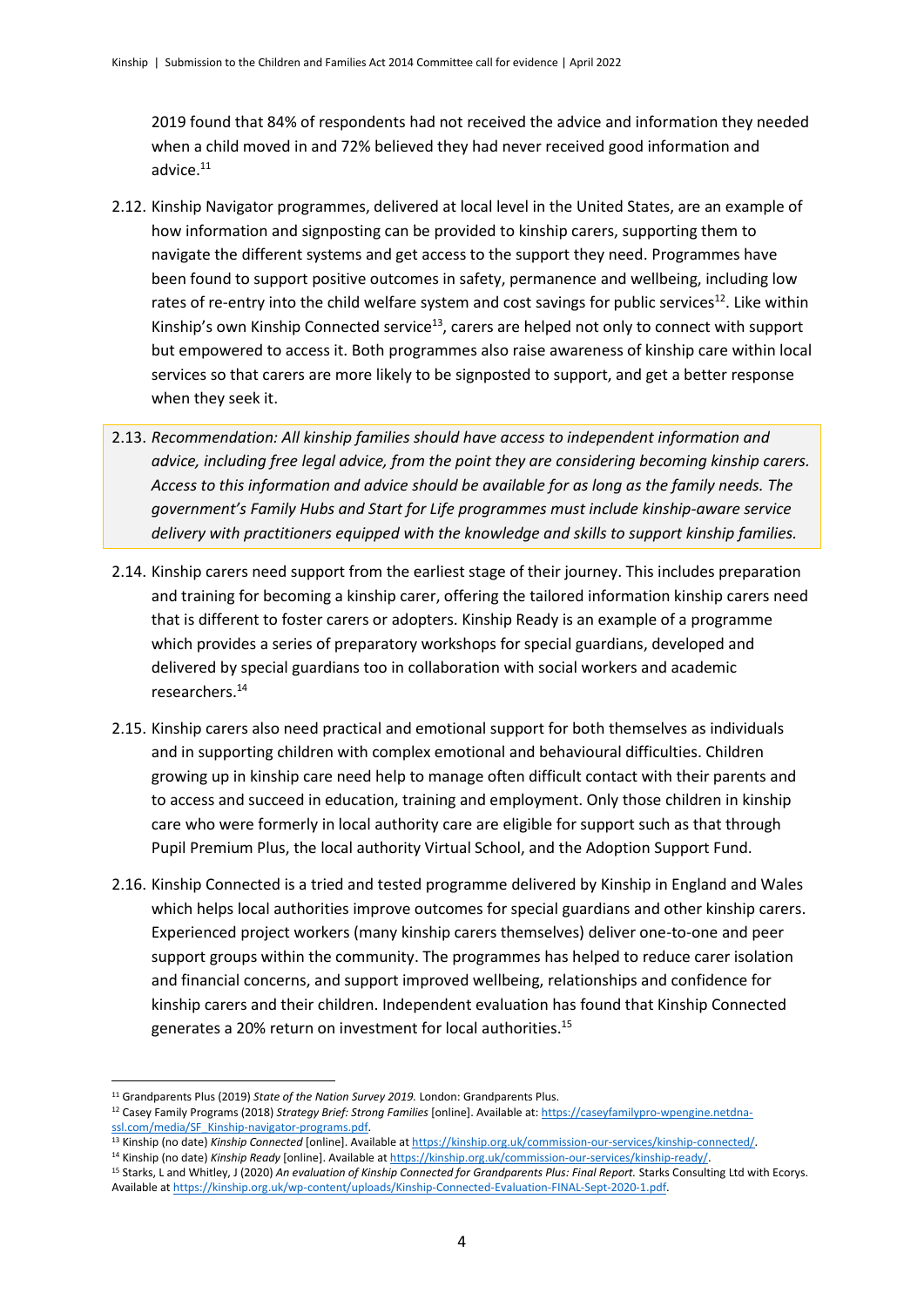- 2.17. *Recommendation: All kinship families should have access to the support they need, including health, education, and therapeutic support for the children, and preparation and training, practical, emotional and therapeutic support, peer support, and support with contact for the carers.*
- 2.18. Prioritising kinship care would also lead to significant savings for the public purse. Kinship's economic case for kinship care found that every 1000 reduction in the number of children in the care system would release £40 million which could be used to improve support for kinship carers and improve outcomes for children.<sup>16</sup> Research for the Independent Review of Children's Social Care also highlights the long-term strategic benefit of early investment in support for kinship arrangements.<sup>17</sup>
- **3. Is the Act enabling faster, more secure and stable adoptions which are in the best interests of the child?**
- 3.1. The Act's aim to streamline and speed up adoption illustrates the narrow focus of successive governments on adoption as the route to permanence for children who cannot live with their parents, at the expense of other forms of care such as kinship which offer permanence *and* maintain important links to the child's family network, consistent with their rights under the UN Convention of the Rights of the Child and the European Convention on Human Rights.
- 3.2. Although the number of adoptions have continued to fall dramatically following a peak in 2015<sup>18</sup>, partly as a result of increasing use of Special Guardianship Orders and Child Arrangements Orders (the latter reformed by the Act), the promotion of foster-to-adopt placements through the Act's reforms has impacted perversely on how we consider kinship care arrangements as a priority permanence option for children, especially in pre-birth contexts.
- 3.3. Our experience is that, too often, kinship (i.e. family and friends carer) options aren't fully or properly explored before foster-to-adopt arrangements are made. Whilst the Act requires local authorities to consider placing children with family or friend carers in the first instance and, if that is not appropriate, to then try to place children in foster-to-adopt arrangements with their prospective adopters, in practice the Act accelerates decision-making to the extent that kinship options are often poorly considered or missed.
- 3.4. This practice is unfair for children who can be denied an opportunity to grow up in the care of their wider family network and unfair for birth parents who could lose important connections with their child. It is also deeply unfair to foster carers who may be approved as foster-toadopt carers, only to have children subsequently removed from their care and placed with a family member under a Special Guardianship Order given once a successful viability assessment has been completed much later.

<sup>16</sup> Nicol Economics (2020) *Kinship Care: The Opportunity A Report by Nicol Economics for Grandparents Plus*. London: Grandparents Plus. <sup>17</sup> Alma Economics (2021) *Paying the Price. The social and financial cost of children's social care*. The Independent Review of Children's

Social Care.

<sup>&</sup>lt;sup>18</sup> Department for Education (2021).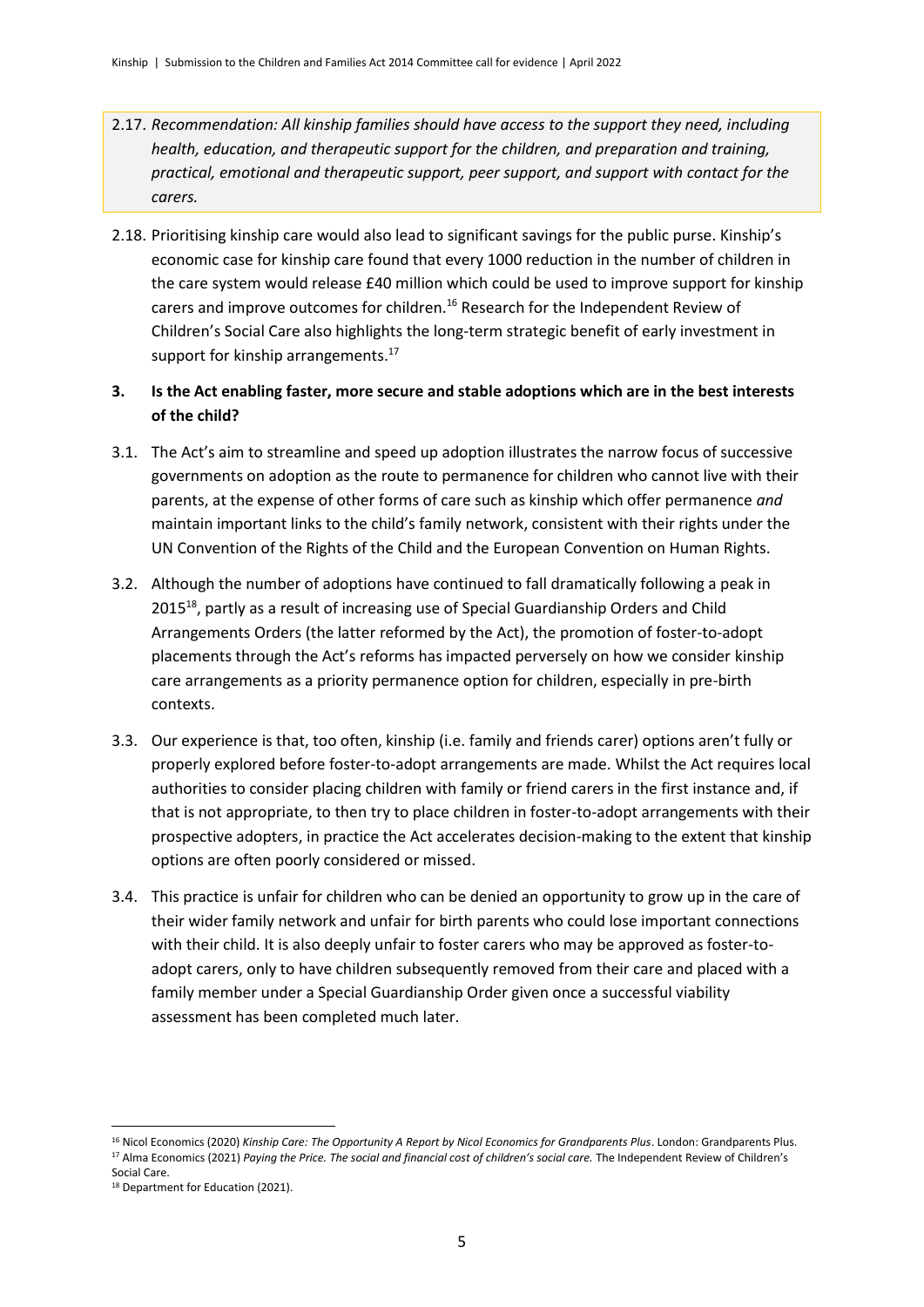- 3.5. *Recommendation: More robust legislation and guidance is needed to ensure that all potential kinship carers are assessed before other options – including foster-to-adopt – are identified, particularly when a local authority says a baby cannot leave hospital with parents after birth.*
- **4. Have the reforms to the family justice system succeeded in making the system faster, simpler and less adversarial? How has the Act interacted with other reforms to the family justice system, for example the changes to legal aid?**
- 4.1. The principle behind the 26-week limit for care proceedings to limit harm to and uncertainty for children and families – continues to be welcome. It is in the child's best interests to limit the duration of care proceedings where work to identify and assess kinship care options is completed pre-proceedings.
- 4.2. However, in too many instances, the impact of the 26-week limit has been to incentivise rushed and ineffective decision making, increasing the risk of placement breakdown and poor experiences for children and carers. Often, kinship carers are only identified towards the end of proceedings and assessments are rushed; a positive assessment for special guardianship may be made but parenting capacity and placements haven't been sufficiently investigated.
- 4.3. In addition, there is insufficient information and time for kinship carers to appraise the child's experiences and needs as they grow up, and for the local authority to ensure that an adequate support package is offered. Many kinship carers feel rushed into making a decision without adequate information and preparation; 95% of kinship carers in our 2019 annual survey said they'd had no preparation for the role<sup>19</sup>. Some report the threat that children will be taken away from the family for adoption or into care if they ask for support; this deficit model fails to begin with valuing families and asking what support they might need to provide the best possible environment for the child.
- 4.4. Commonly, in circumstances where the 26-week limit is set to be exceeded, our experience suggests the courts may make a care order which then requires the local authority to take the case back to court to rescind it once a placement proves stable, or the court makes a Special Guardianship Order with an attached Supervision Order (although this is becoming increasingly less common), or a Special Guardianship Order is granted and the special guardians are effectively abandoned to just 'get on with it'. None of these options are in the best interests of the child or carer. The process needs sufficient time to complete the necessary assessments so the court can come to a properly informed conclusion.
- 4.5. *Recommendation: In order to ensure the 26-week limit delivers its intended aim to ensure safe, timely and good decisions for children and families, work should be completed pre-proceedings by children's social care services to identify and assess all family members. This will ensure that kinship care options are available immediately should a child be removed at the first hearing, and minimises the damage done to the family and increases the likelihood of good decisions being made for the child.*
- 4.6. Kinship carers have no legal right to have a role in care proceedings; an order can be granted without them stepping foot into the court. This both denies prospective kinship carers an

<sup>19</sup> Grandparents Plus (2019)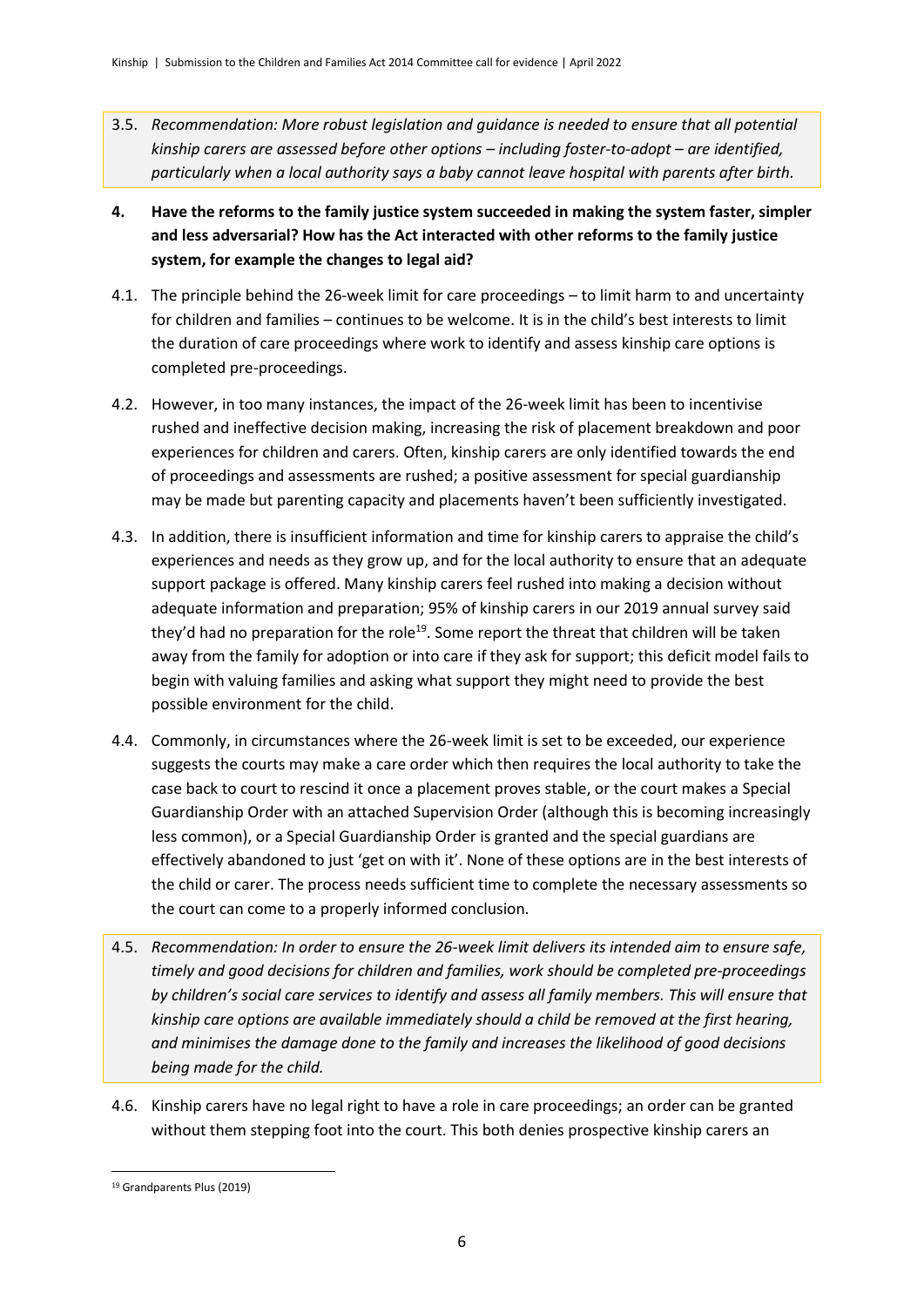opportunity to contribute to life-changing decisions and to better understand and have access to important information about the child and their ability to safeguard and support their wellbeing.

- 4.7. There is a huge challenge for many kinship carers in managing ongoing contact and relationships within the family; this is typically different from the challenge for foster carers and adopters because kinship carers are often related. One of the positives of kinship care is that children can maintain relationships with their parents and wider family, but experiences in the family courts – which are frequently adversarial - can often cause significant tension and conflict between birth parents and family which impacts on their relationships and the child's relationships long-term. Too many kinship carers are left picking up the pieces at the end and don't have post-order support to navigate this or future family contact afterwards.
- 4.8. Kinship's 2021 annual survey found that two-thirds of carers who needed support with contact did not receive it.<sup>20</sup> Many are left to cope with difficulties around parents frequently letting young people down, who are unreliable at keeping in touch, or who have lifestyles that expose young people to inappropriate or risky situations.<sup>21</sup>
- 4.9. *Recommendation: Kinship carers need legal rights, including the right to a role in legal proceedings where there is potential that they could become a kinship carer. The family justice system should recognise kinship carers in public care proceedings and seek to involve them in an accessible way, where appropriate. All kinship carers, birth parents and children should be offered support to manage contact to ensure good long-term relationships.*
- 4.10. There is a postcode lottery for kinship carers in relation to legal costs when obtaining a court order, especially those incurred in obtaining an order in private care proceedings. Some local authorities support kinship carers with all their legal fees and others offer no support at all. It can cost kinship carers an average of £5,446 to gain a court order for a child with many paying significantly more, with 40% of carers receiving no support to finance the legal application.<sup>22</sup>
- 4.11. A lack of legal aid has material consequences for the experiences and outcomes for children. As a consequence, kinship carers are not supported to advocate for the long-term support they and their children need, such as through a robust and tailored support plan that is agreed when a special guardianship order is made.
- 4.12. *Recommendation: All kinship carers should have the right to legal aid, including for legal advice when they are considering becoming a kinship carer and covering post-order litigation where a parent takes carers back to court. The Ministry of Justice must expedite and build on plans set out in 2019 to expand the scope of legal aid to include SGOs in private family law<sup>23</sup> and introduce legal aid for all kinship carers taking long-term responsibility for raising someone else's child.*

<sup>20</sup> Kinship (2021a).

 $21$  Wellard et al (2017).

<sup>22</sup> Ashley, C. and Braun, D. (2019) *The Highs and Lows of Kinship Care: Analysis of a Comprehensive Survey of Kinship Carers*. London: Family Rights Group.

<sup>23</sup> Ministry of Justice (2019) *Legal Support: The Way Ahead*.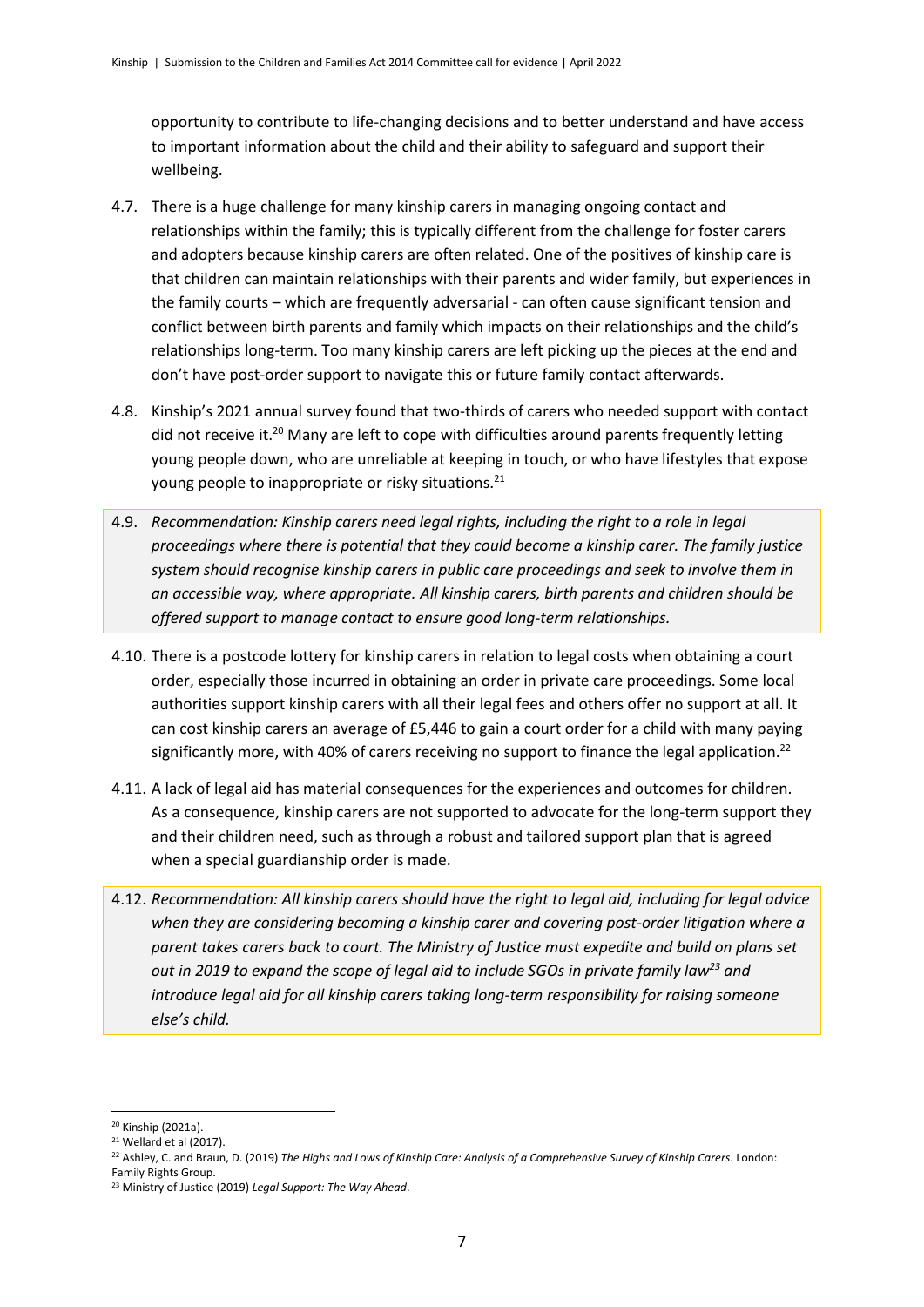#### **5. Does the Children's Commissioner have the correct remit and powers? Are the correct accountability structures in place to ensure they discharge their duties effectively?**

- 5.1. According to the Act, the Children's Commissioner must *'have particular regard'* to the rights of certain groups of children, including those living away from home or receiving social care. Whilst some children growing up in kinship care such as those 'looked after' in kinship foster care are included in this group, it does not likely include most children growing up in kinship care – particularly those who are in informal family arrangements or who were not previously in care or do not receive ongoing support from the local authority.
- 5.2. However, the Act also supports the Commissioner to consider other groups of children who are *'at particular risk of having their rights infringed'*. Given the evidence of similar needs and experiences of adversity in childhood between children in kinship care and those in other social care groups, as well as evidence of poorer health, education and employment outcomes between children in kinship care and those in parental care<sup>24</sup>, there is a clear rationale for all children in kinship care to be given appropriate consideration by the Children's Commissioner in the discharge of the role's primary function. They are more likely to face significant vulnerabilities and to benefit from a statutory body who can ensure their rights are upheld and their voices considered in government policymaking.
- 5.3. *Recommendation: All children growing up in kinship care should be acknowledged and explicitly included within the remit of the Children's Commissioner for England as a specific group, including in the delivery of the office's listening and research activity.*
- **6. Is the system of shared parental leave and statutory shared parental pay functioning adequately? Is the system of flexible working functioning adequately? In light of the changes to working styles brought about by the COVID-19 pandemic, what changes, if any, are needed to provisions in the Act on flexible working?**
- 6.1. Unlike adoptive parents, kinship carers currently have no legal right to paid time off from work when they become kinship carers. Many find they have to negotiate unpaid time off from work at a time of emergency and high emotion especially as, unlike for adoptive parents, taking on the kinship care responsibilities is often unplanned and they have to rely on the good will of their employers.
- 6.2. Kinship's 2017 Annual Survey showed that 85% of kinship carers were of working age and 73% were working prior to becoming a kinship carer. 45% of carers gave up work and 23% reduced their hours. 81% of those who gave up work said they did so to meet the needs of the children. 40% of carers were reliant on welfare payments as their main source of income and 50% were using their life savings to help raise the children.<sup>25</sup> The Parliamentary Taskforce on Kinship Care also highlighted that more than one in two kinship carers have to give up work or reduce their hours. 26

<sup>24</sup> Sacker, A., Lacey, R., Maughan, B. and Murray, E. (2021). *The lifelong health and wellbeing trajectories of people who have been in care.* London: Nuffield Foundation.

<sup>25</sup> Grandparents Plus (2017) *Kinship Care: State of the Nation 2017*. London: Grandparents Plus.

<sup>26</sup> Kinship Care Parliamentary Taskforce (2020) *First Thought Not Afterthought: Report of the Parliamentary Taskforce on Kinship Care*. September 2020.